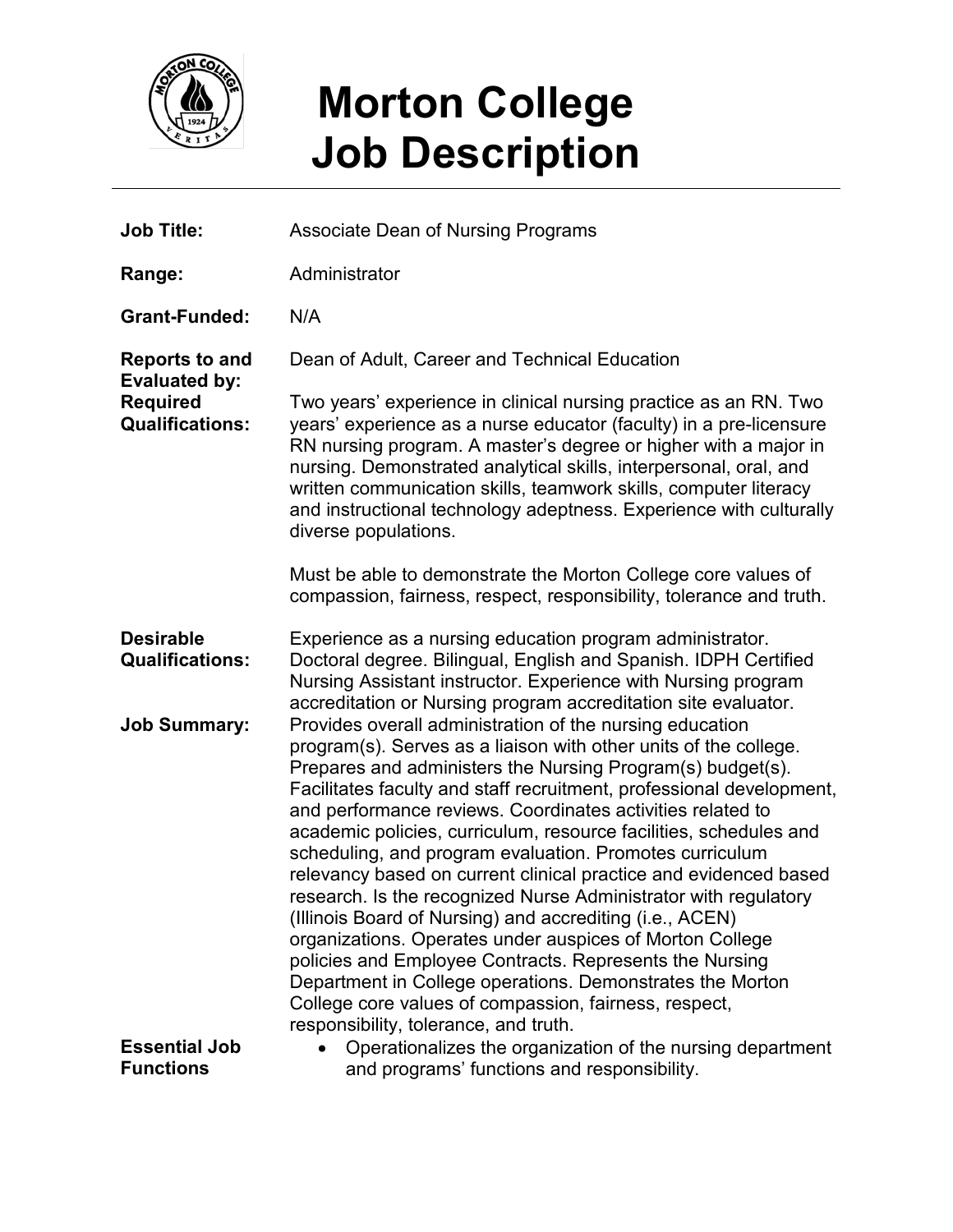- Embraces faculty and staff in the operations of department based on job descriptions, committee membership requirements, areas of expertise and interest. Oversees committee membership, responsibilities, meeting schedule and actions. Secures students to participate on select committees.
- Coordinates program (course) and faculty scheduling, finalizing ECH reports for faculty. Consideration for assignments to include faculty tenure, expertise, and established assignment making guidelines for the nursing department.
- Participates in faculty and staff recruitment, selection, orientation, professional development, and evaluation; maintains records of the same.
- Operates and evaluates unique faculty assignments and roles, including but not limited to
	- o Mentor program and faculty assignments
	- o Nursing program(s) chair(s)
	- o Lead Faculty
	- o Committee chairs
- Coordinate maintenance of safe and effective physical environment conducive to needs of instruction and student learning.
- With input from faculty and staff, a recognition of education and health care trends, and considering evaluation data, prepares nursing program(s) budgets. Reviews budgets and makes needed adjustments on a minimum of a quarterly basis.
- Explores opportunities for additional revenues through such things as grant applications/funding, arrangements with clinical sites for use of college nursing simulation resources, etc.
- Oversees the development of evidence-based policies, procedures, and practices for student participation in the nursing program. This includes but is not limited to coordinating student
	- o recruitment and program marketing, including brochures, catalogue, web site development and community outreach.
	- o admission, including coordination of information sessions, program orientation and BOOT CAMP.
	- o progression, retention, and readmission, including compliance with student evaluation policies, and clinical site requirements. This also includes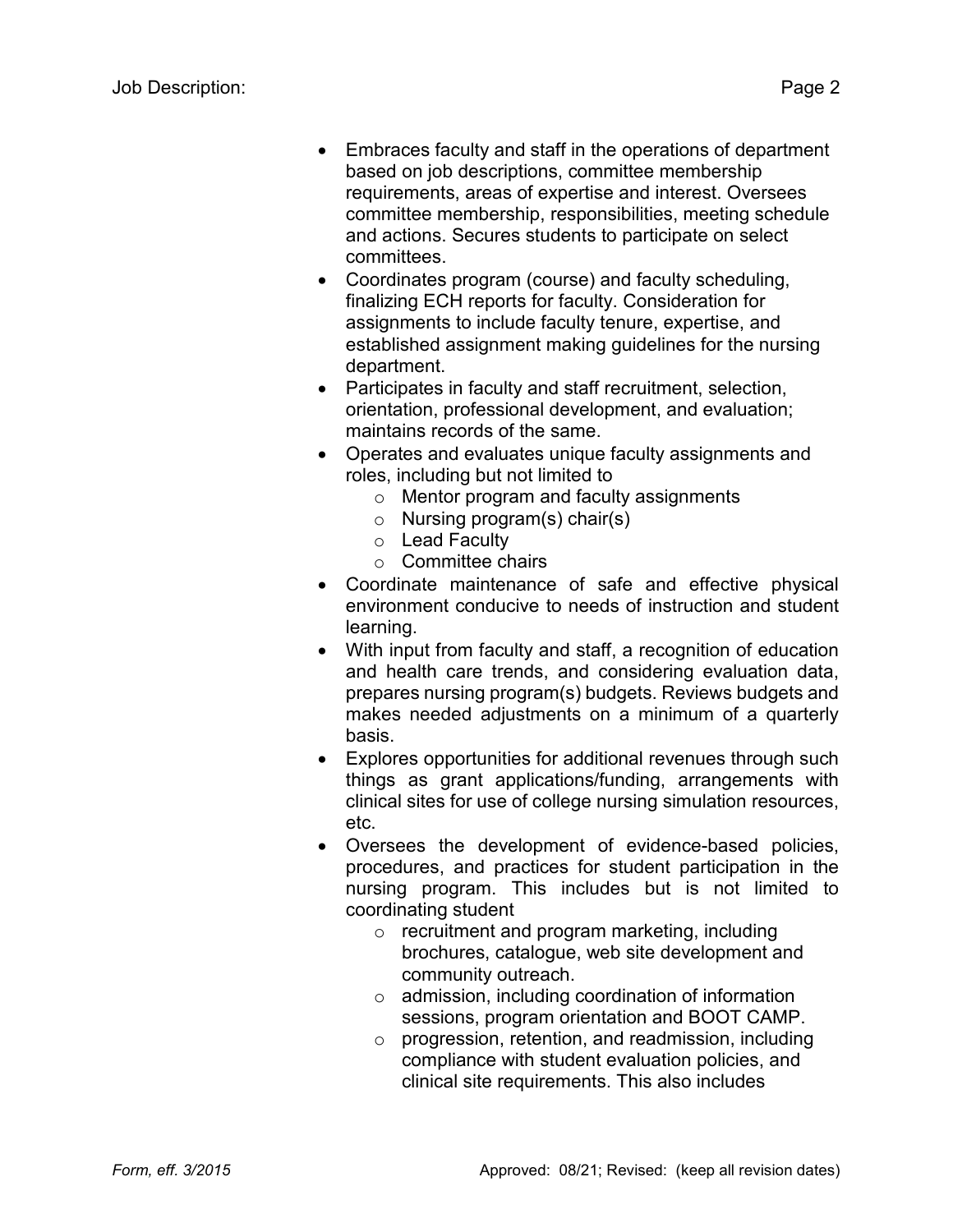oversight of programs focused on student success, such as C.A.R.E, tutoring, coaching.

- o completion policies, including NCLEX licensure application practices.
- Evaluates the efficacy of the student participation policies.
- To promote and enhance the nursing program(s) offerings, collaborates with internal and external audiences. This includes, but is not limited to,
	- o Facilitating Illinois Community College Board Program Advisory Committee requirements.
	- o Providing oversight of clinical healthcare affiliations, including site selection, affiliation agreements, clinical assignments, and faculty selection.
	- o Representing Morton College nursing program(s) in establishing agreements with higher education colleges and universities, especially for the adoption of articulation agreements.
	- o Serving on state organizations where program representation is needed, i.e., Illinois Community College Board Deans and Directors of Nursing.
- Share the student end-of-learning outcomes and program outcome results with communities of interest.
- Monitors compliance with regulatory and accreditation requirements through a robust program review and evaluation process and defined data collection. Ensures completion of program evaluation requirements and reports. This includes, but is not limited to, those required by
	- o Illinois Community College Board,
	- o Illinois Board of Nursing,
	- o Illinois Department of Public Health, and
	- o Accreditation Commission for Education in Nursing (ACEN).

| <b>Other Duties:</b>               | • As requested, represents the Division Dean on assigned<br>tasks.<br>• Performs other duties as assigned and deemed qualified<br>for. |
|------------------------------------|----------------------------------------------------------------------------------------------------------------------------------------|
| <b>Work</b><br><b>Environment:</b> | <b>Typical office environment</b>                                                                                                      |
| <b>Physical</b><br><b>Demands:</b> | Prolonged sitting. Some lifting up to 20 lbs. Some standing,<br>stooping, and bending.                                                 |